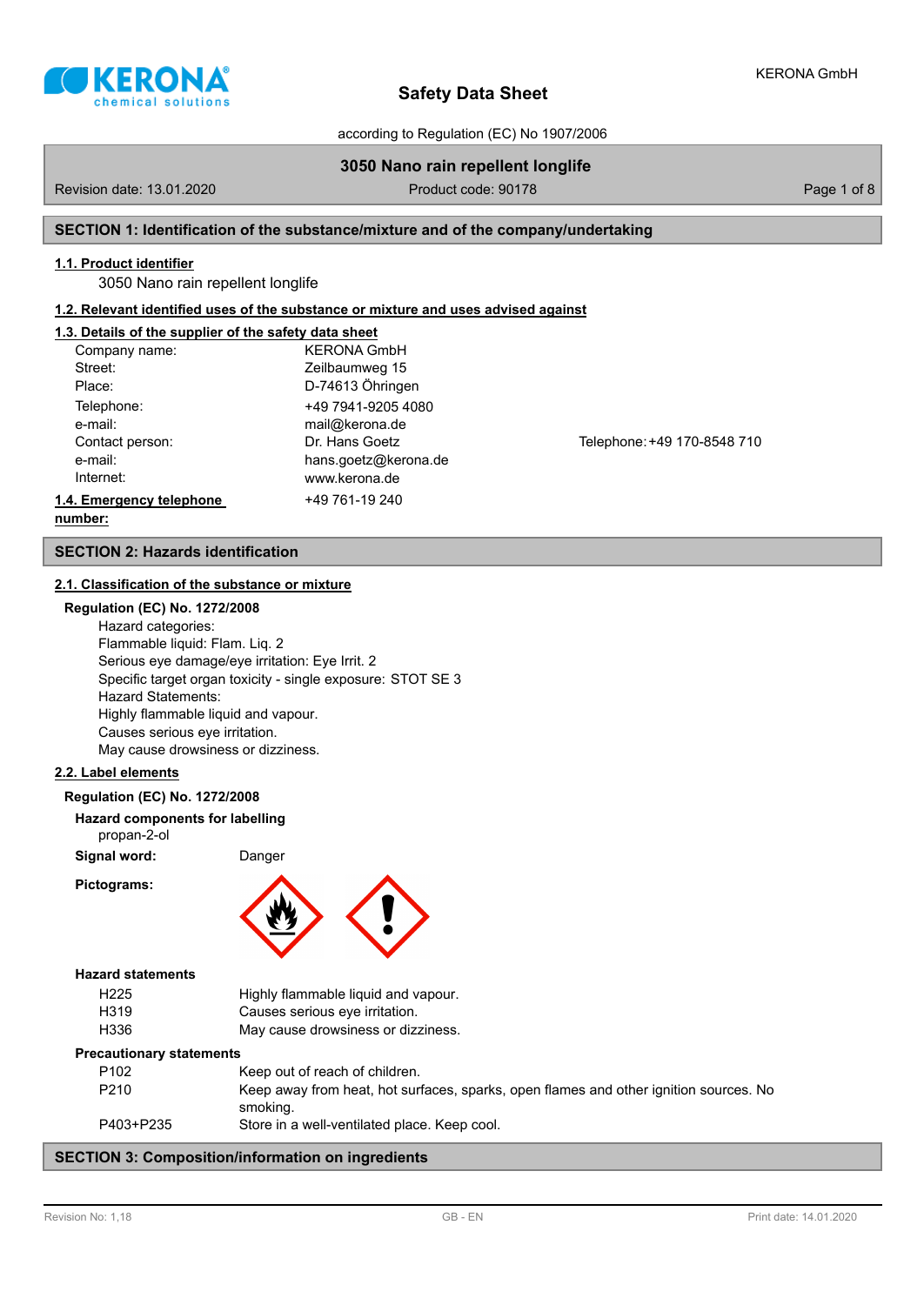

according to Regulation (EC) No 1907/2006

### **3050 Nano rain repellent longlife**

Revision date: 13.01.2020 **Product code: 90178** Product code: 90178 Page 2 of 8

### **3.2. Mixtures**

**Chemical characterization**

Acid-hardened sealants, high in solvents

#### **Hazardous components**

| CAS No  | l Chemical name                                       |  |  |  |  |  |
|---------|-------------------------------------------------------|--|--|--|--|--|
|         | Index No<br>IEC No<br>IREACH No                       |  |  |  |  |  |
|         | <b>IGHS Classification</b>                            |  |  |  |  |  |
| 67-63-0 | propan-2-ol                                           |  |  |  |  |  |
|         | 603-117-00-0<br>l 200-661-7                           |  |  |  |  |  |
|         | Flam. Liq. 2, Eye Irrit. 2, STOT SE 3; H225 H319 H336 |  |  |  |  |  |

Full text of H and EUH statements: see section 16.

### **SECTION 4: First aid measures**

### **4.1. Description of first aid measures**

#### **General information**

In all cases of doubt, or when symptoms persist, seek medical advice. If unconscious place in recovery position and seek medical advice.

### **After inhalation**

Remove casualty to fresh air and keep warm and at rest. In case of irregular breathing or respiratory arrest provide artificial respiration.

### **After contact with skin**

Remove contaminated, saturated clothing immediately. After contact with skin, wash immediately with plenty of water and soap.

#### **After contact with eyes**

In case of contact with eyes flush immediately with plenty of flowing water for 10 to 15 minutes holding eyelids apart and consult an ophthalmologist. Remove contact lenses, if present and easy to do. Continue rinsing.

#### **After ingestion**

If accidentally swallowed rinse the mouth with plenty of water (only if the person is conscious) and obtain immediate medical attention. Do NOT induce vomiting.

### **SECTION 5: Firefighting measures**

### **5.1. Extinguishing media**

#### **Suitable extinguishing media**

Carbon dioxide (CO2), Dry extinguishing powder,, alcohol resistant foam, Water spray.

**Unsuitable extinguishing media**

High power water jet.

### **5.3. Advice for firefighters**

In case of fire: Wear self-contained breathing apparatus. Do not allow water used to extinguish fire to enter drains or waterways. Use water spray jet to protect personnel and to cool endangered containers.

### **SECTION 6: Accidental release measures**

### **6.1. Personal precautions, protective equipment and emergency procedures**

Remove all sources of ignition.

## **6.2. Environmental precautions**

Do not allow to enter into surface water or drains.

### **6.3. Methods and material for containment and cleaning up**

Absorb with liquid-binding material (e.g. sand, diatomaceous earth, acid- or universal binding agents). Collect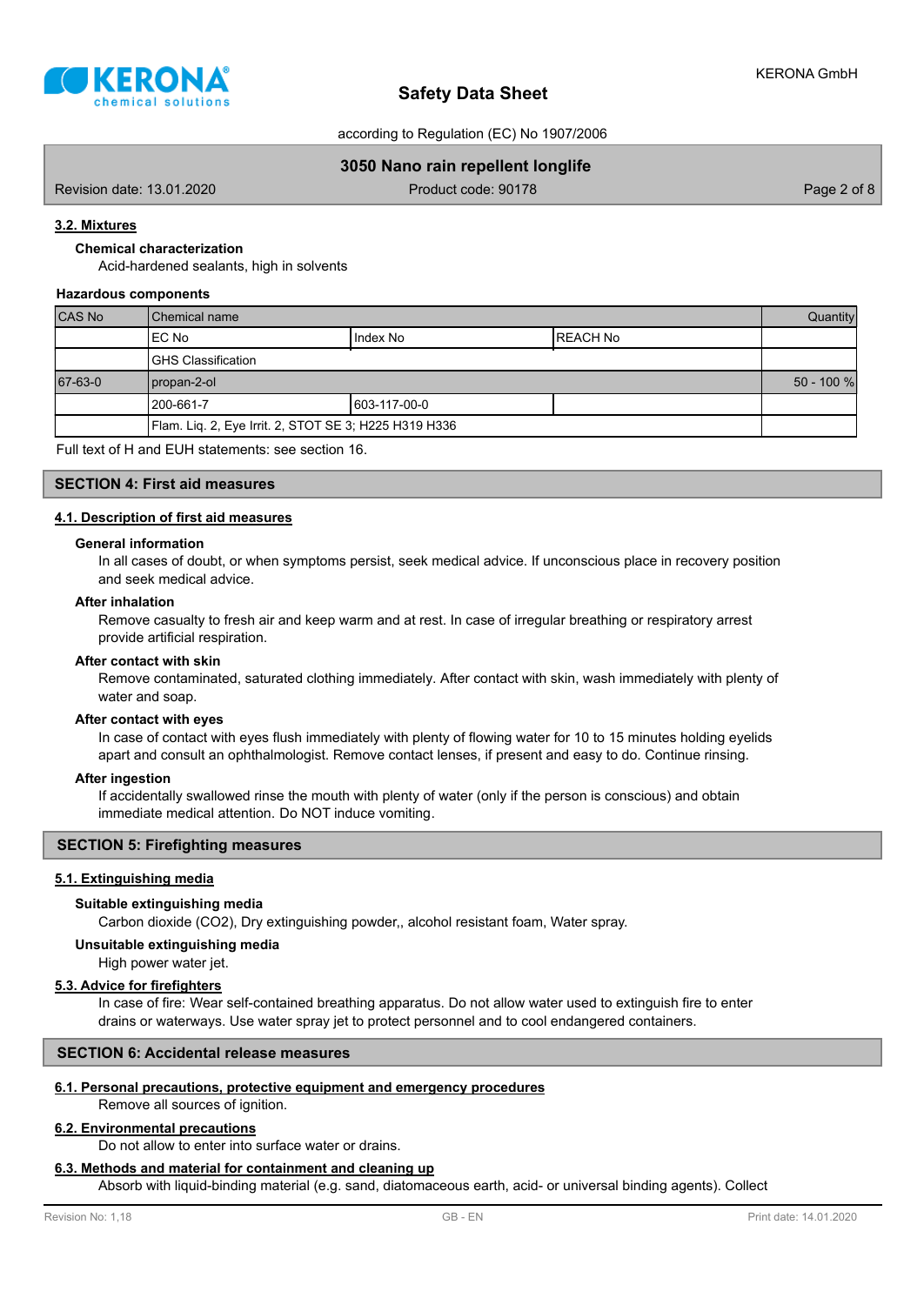

according to Regulation (EC) No 1907/2006

### **3050 Nano rain repellent longlife**

Revision date: 13.01.2020 **Product code: 90178** Product code: 90178 Page 3 of 8

in closed containers for disposal.

### **6.4. Reference to other sections**

Safe handling: see section 7

Personal protection equipment: see section 8

### **SECTION 7: Handling and storage**

#### **7.1. Precautions for safe handling**

#### **Advice on safe handling**

Use only in well-ventilated areas. Keep away from sources of ignition - No smoking. Flammable vapours can accumulate in head space of closed systems. Caution! Transport usually takes place at temperatures above the flash point.

### **Advice on protection against fire and explosion**

Take precautionary measures against static discharges. Vapours can form explosive mixtures with air.

### **7.2. Conditions for safe storage, including any incompatibilities**

#### **Requirements for storage rooms and vessels**

Keep container tightly closed in a cool, well-ventilated place.

#### **Hints on joint storage**

Do not store together with: Material, oxygen-rich, oxidizing. Pyrophoric or self-heating substances.

#### **Further information on storage conditions**

Keep away from heat.

### **7.3. Specific end use(s)**

Observe technical data sheet. Observe instructions for use.

### **SECTION 8: Exposure controls/personal protection**

#### **8.1. Control parameters**

#### **Exposure limits (EH40)**

| CAS No  | Substance   | ppm  | mg/m <sup>3</sup> | fibres/ml | Category      | Origin |
|---------|-------------|------|-------------------|-----------|---------------|--------|
| 67-63-0 | Propan-2-ol | 400  | 999               |           | TWA (8 h)     | WEL    |
|         |             | 500l | <b>1250</b>       |           | STEL (15 min) | WEL    |

### **8.2. Exposure controls**

#### **Appropriate engineering controls**

Provide adequate ventilation as well as local exhaustion at critical locations. If technical exhaust or ventilation measures are not possible or insufficient, respiratory protection must be worn.

#### **Protective and hygiene measures**

After contact with skin, wash immediately with plenty of water and soap.

#### **Eye/face protection**

Wear eye/face protection.

### **Hand protection**

#### rubber gloves.

Thickness of the glove material > 0,4 mm

penetration time (maximum wearing period): > 480 min

Breakthrough times and swelling properties of the material must be taken into consideration.

#### **Skin protection**

Wear antistatic work clothing.

### **Respiratory protection**

If technical exhaust or ventilation measures are not possible or insufficient , respiratory protection must be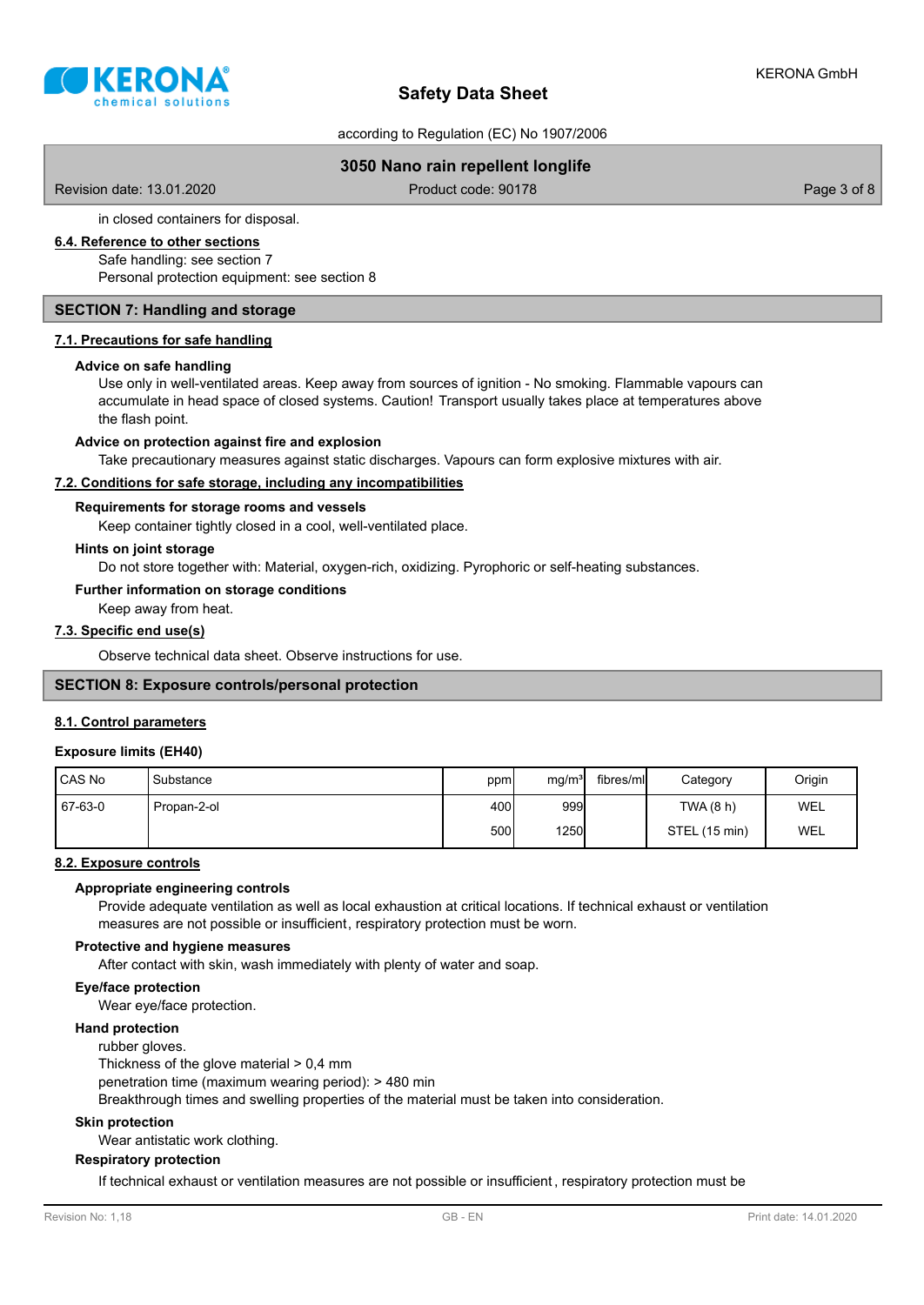

according to Regulation (EC) No 1907/2006

# **3050 Nano rain repellent longlife** Revision date: 13.01.2020 **Product code: 90178** Product code: 90178 Page 4 of 8 worn. Observe the wear time limits according GefStoffV in combination with the rules for using respiratory protection apparatus (BGR 190).

### **Environmental exposure controls**

Do not allow to enter into surface water or drains. No special environmental measures are necessary.

### **SECTION 9: Physical and chemical properties**

#### **9.1. Information on basic physical and chemical properties**

| Physical state:<br>Colour:<br>Odour:         | Liquid<br>clear<br>Alcohol |                          |
|----------------------------------------------|----------------------------|--------------------------|
| pH-Value:                                    |                            | 2,5                      |
| Changes in the physical state                |                            |                          |
| Initial boiling point and boiling range:     |                            | 82 °C                    |
| Flash point:                                 |                            | 12 °C                    |
| Lower explosion limits:                      |                            | 2 vol. %                 |
| Upper explosion limits:                      |                            | 12 vol. %                |
| Ignition temperature:                        |                            | 425 $^{\circ}$ C         |
| Vapour pressure:<br>(at 20 $^{\circ}$ C)     |                            | 46,51 hPa                |
| Density (at 20 $°C$ ):                       |                            | $0,79$ g/cm <sup>3</sup> |
| Viscosity / dynamic:<br>(at 20 $^{\circ}$ C) |                            | $2,78$ mPa $\cdot$ s     |
| Solvent content:                             |                            | > 75                     |

# **SECTION 10: Stability and reactivity**

#### **10.1. Reactivity**

No data available

#### **10.2. Chemical stability**

The product is stable under storage at normal ambient temperatures.

### **10.3. Possibility of hazardous reactions**

Keep away from: acid. alkali. Oxidizing agents.

#### **10.4. Conditions to avoid**

Thermal decomposition can lead to the escape of irritating gases and vapours.

This material can be ignited by heat, sparks, flames, or other sources of ignition (e.g., static electricity, pilot lights, mechanical/electrical equipment, and electronic devices such as cell phones, computers, calculators, and pagers which have not been certified as intrinsically safe).

### **10.5. Incompatible materials**

No data available

### **10.6. Hazardous decomposition products**

Thermal decomposition can lead to the escape of irritating gases and vapours. Carbon dioxide. Carbon monoxide Nitrogen oxides (NOx).

### **SECTION 11: Toxicological information**

#### **11.1. Information on toxicological effects**

### **Toxicocinetics, metabolism and distribution**

There are no data available on the preparation/mixture itself.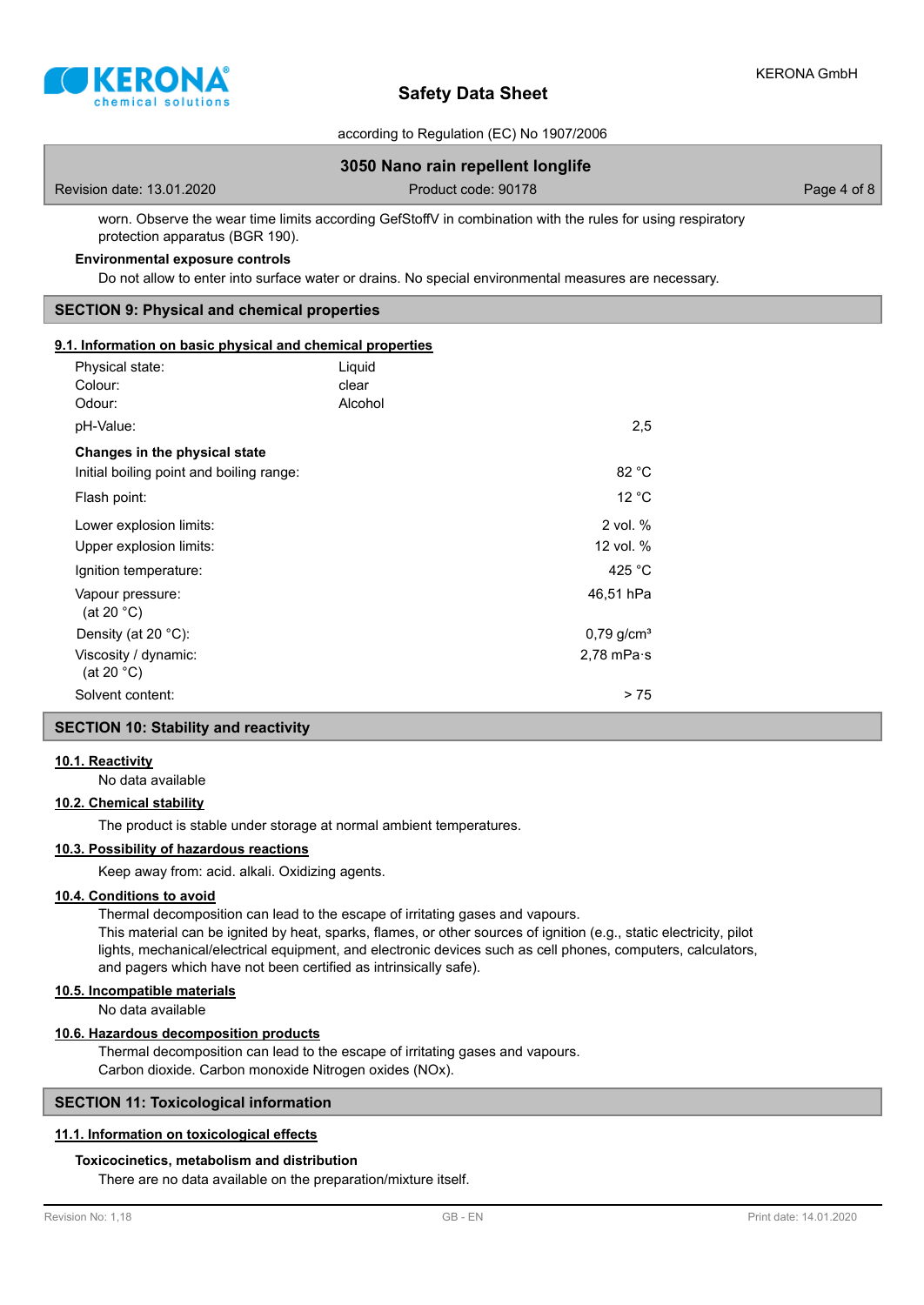

according to Regulation (EC) No 1907/2006

### **3050 Nano rain repellent longlife**

Revision date: 13.01.2020 **Product code: 90178** Product code: 90178 Page 5 of 8

### **Acute toxicity**

Based on available data, the classification criteria are not met.

## **Irritation and corrosivity**

Causes serious eye irritation.

Skin corrosion/irritation: Based on available data, the classification criteria are not met.

#### **Sensitising effects**

Based on available data, the classification criteria are not met.

### **Carcinogenic/mutagenic/toxic effects for reproduction**

Based on available data, the classification criteria are not met.

#### **STOT-single exposure**

May cause drowsiness or dizziness. (propan-2-ol)

#### **STOT-repeated exposure**

Based on available data, the classification criteria are not met.

#### **Aspiration hazard**

Based on available data, the classification criteria are not met.

#### **Specific effects in experiment on an animal**

No data available

#### **Additional information on tests**

No data available

### **Practical experience**

#### **Other observations**

Has degreasing effect on the skin.

#### **Further information**

The classification was carried out according to the calculation method of the Preparations Directive (1999/45/EC).

#### **SECTION 12: Ecological information**

#### **12.1. Toxicity**

No data available

### **12.2. Persistence and degradability**

Some of the components are poorly biodegradable.

#### **12.3. Bioaccumulative potential**

No data available

### **12.4. Mobility in soil**

No data available

#### **12.5. Results of PBT and vPvB assessment**

The substance in the mixture does not meet the PBT/vPvB criteria according to REACH, annex XIII.

### **12.6. Other adverse effects**

The evaluation was carried out according to the calculation method of the preparation directive. According to the criteria of the European classification and labelling system, the substance/the product has not to be labelled as "dangerous for the environment".

### **SECTION 13: Disposal considerations**

### **13.1. Waste treatment methods**

#### **Disposal recommendations**

Do not allow to enter into surface water or drains.

### **List of Wastes Code - residues/unused products**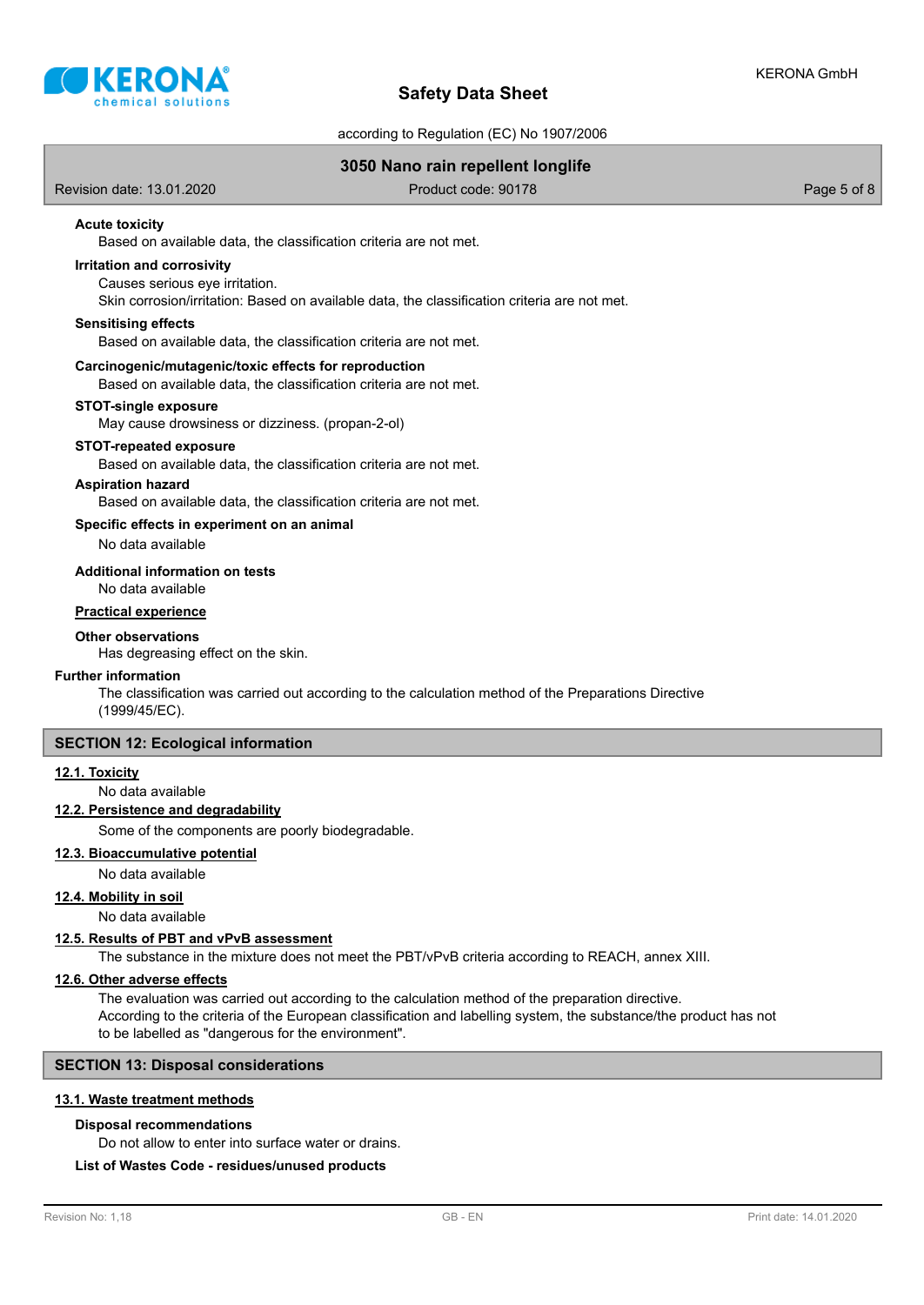

|                                       |                                                                                                                                                                                                                                                                                                                             | according to Regulation (EC) No 1907/2006                                                                                                                                                                                                     |             |  |  |  |  |
|---------------------------------------|-----------------------------------------------------------------------------------------------------------------------------------------------------------------------------------------------------------------------------------------------------------------------------------------------------------------------------|-----------------------------------------------------------------------------------------------------------------------------------------------------------------------------------------------------------------------------------------------|-------------|--|--|--|--|
| 3050 Nano rain repellent longlife     |                                                                                                                                                                                                                                                                                                                             |                                                                                                                                                                                                                                               |             |  |  |  |  |
| Revision date: 13.01.2020             |                                                                                                                                                                                                                                                                                                                             | Product code: 90178                                                                                                                                                                                                                           | Page 6 of 8 |  |  |  |  |
| 080111                                | WASTES FROM THE MANUFACTURE, FORMULATION, SUPPLY AND USE (MFSU) OF<br>COATINGS (PAINTS, VARNISHES AND VITREOUS ENAMELS), ADHESIVES, SEALANTS AND<br>PRINTING INKS; wastes from MFSU and removal of paint and varnish; waste paint and varnish<br>containing organic solvents or other hazardous substances; hazardous waste |                                                                                                                                                                                                                                               |             |  |  |  |  |
|                                       | List of Wastes Code - used product                                                                                                                                                                                                                                                                                          |                                                                                                                                                                                                                                               |             |  |  |  |  |
| 080111                                | WASTES FROM THE MANUFACTURE, FORMULATION, SUPPLY AND USE (MFSU) OF<br>COATINGS (PAINTS, VARNISHES AND VITREOUS ENAMELS), ADHESIVES, SEALANTS AND<br>PRINTING INKS; wastes from MFSU and removal of paint and varnish; waste paint and varnish<br>containing organic solvents or other hazardous substances; hazardous waste |                                                                                                                                                                                                                                               |             |  |  |  |  |
|                                       | List of Wastes Code - contaminated packaging                                                                                                                                                                                                                                                                                |                                                                                                                                                                                                                                               |             |  |  |  |  |
| 150110                                | hazardous substances; hazardous waste                                                                                                                                                                                                                                                                                       | WASTE PACKAGING; ABSORBENTS, WIPING CLOTHS, FILTER MATERIALS AND<br>PROTECTIVE CLOTHING NOT OTHERWISE SPECIFIED; packaging (including separately<br>collected municipal packaging waste); packaging containing residues of or contaminated by |             |  |  |  |  |
| <b>Contaminated packaging</b>         | Non-contaminated packages may be recycled.                                                                                                                                                                                                                                                                                  |                                                                                                                                                                                                                                               |             |  |  |  |  |
|                                       | <b>SECTION 14: Transport information</b>                                                                                                                                                                                                                                                                                    |                                                                                                                                                                                                                                               |             |  |  |  |  |
| Land transport (ADR/RID)              |                                                                                                                                                                                                                                                                                                                             |                                                                                                                                                                                                                                               |             |  |  |  |  |
| 14.1. UN number:                      |                                                                                                                                                                                                                                                                                                                             | <b>UN 1219</b>                                                                                                                                                                                                                                |             |  |  |  |  |
| 14.2. UN proper shipping name:        |                                                                                                                                                                                                                                                                                                                             | ISOPROPANOL (ISOPROPYL ALCOHOL)                                                                                                                                                                                                               |             |  |  |  |  |
| 14.3. Transport hazard class(es):     |                                                                                                                                                                                                                                                                                                                             | 3                                                                                                                                                                                                                                             |             |  |  |  |  |
| 14.4. Packing group:                  |                                                                                                                                                                                                                                                                                                                             | $\mathbf{H}$                                                                                                                                                                                                                                  |             |  |  |  |  |
| Hazard label:                         |                                                                                                                                                                                                                                                                                                                             | 3                                                                                                                                                                                                                                             |             |  |  |  |  |
| Classification code:                  |                                                                                                                                                                                                                                                                                                                             | F <sub>1</sub>                                                                                                                                                                                                                                |             |  |  |  |  |
| <b>Special Provisions:</b>            |                                                                                                                                                                                                                                                                                                                             | 601                                                                                                                                                                                                                                           |             |  |  |  |  |
| Limited quantity:                     |                                                                                                                                                                                                                                                                                                                             | 1 <sub>L</sub>                                                                                                                                                                                                                                |             |  |  |  |  |
| Transport category:                   |                                                                                                                                                                                                                                                                                                                             | $\overline{2}$                                                                                                                                                                                                                                |             |  |  |  |  |
| Hazard No:                            |                                                                                                                                                                                                                                                                                                                             | 33                                                                                                                                                                                                                                            |             |  |  |  |  |
| Tunnel restriction code:              |                                                                                                                                                                                                                                                                                                                             | D/E                                                                                                                                                                                                                                           |             |  |  |  |  |
| E <sub>2</sub>                        | Other applicable information (land transport)                                                                                                                                                                                                                                                                               |                                                                                                                                                                                                                                               |             |  |  |  |  |
|                                       | Inland waterways transport (ADN)                                                                                                                                                                                                                                                                                            |                                                                                                                                                                                                                                               |             |  |  |  |  |
| 14.1. UN number:                      |                                                                                                                                                                                                                                                                                                                             | <b>UN 1219</b>                                                                                                                                                                                                                                |             |  |  |  |  |
|                                       | 14.2. UN proper shipping name:                                                                                                                                                                                                                                                                                              | ISOPROPANOL (ISOPROPYL ALCOHOL)                                                                                                                                                                                                               |             |  |  |  |  |
|                                       | 14.3. Transport hazard class(es):                                                                                                                                                                                                                                                                                           | 3                                                                                                                                                                                                                                             |             |  |  |  |  |
|                                       |                                                                                                                                                                                                                                                                                                                             | Ш                                                                                                                                                                                                                                             |             |  |  |  |  |
| 14.4. Packing group:                  |                                                                                                                                                                                                                                                                                                                             |                                                                                                                                                                                                                                               |             |  |  |  |  |
| Hazard label:<br>Classification code: |                                                                                                                                                                                                                                                                                                                             | 3<br>F <sub>1</sub>                                                                                                                                                                                                                           |             |  |  |  |  |
| <b>Special Provisions:</b>            |                                                                                                                                                                                                                                                                                                                             | 601                                                                                                                                                                                                                                           |             |  |  |  |  |
| Limited quantity:                     |                                                                                                                                                                                                                                                                                                                             | 1 <sub>L</sub>                                                                                                                                                                                                                                |             |  |  |  |  |
| E <sub>2</sub>                        | Other applicable information (inland waterways transport)                                                                                                                                                                                                                                                                   |                                                                                                                                                                                                                                               |             |  |  |  |  |
| <b>Marine transport (IMDG)</b>        |                                                                                                                                                                                                                                                                                                                             |                                                                                                                                                                                                                                               |             |  |  |  |  |
| 14.1. UN number:                      |                                                                                                                                                                                                                                                                                                                             | <b>UN 1219</b>                                                                                                                                                                                                                                |             |  |  |  |  |
|                                       | 14.2. UN proper shipping name:                                                                                                                                                                                                                                                                                              | ISOPROPANOL (ISOPROPYL ALCOHOL)                                                                                                                                                                                                               |             |  |  |  |  |
|                                       | 14.3. Transport hazard class(es):                                                                                                                                                                                                                                                                                           | 3                                                                                                                                                                                                                                             |             |  |  |  |  |
| 14.4. Packing group:                  |                                                                                                                                                                                                                                                                                                                             | Ш                                                                                                                                                                                                                                             |             |  |  |  |  |

Hazard label: 3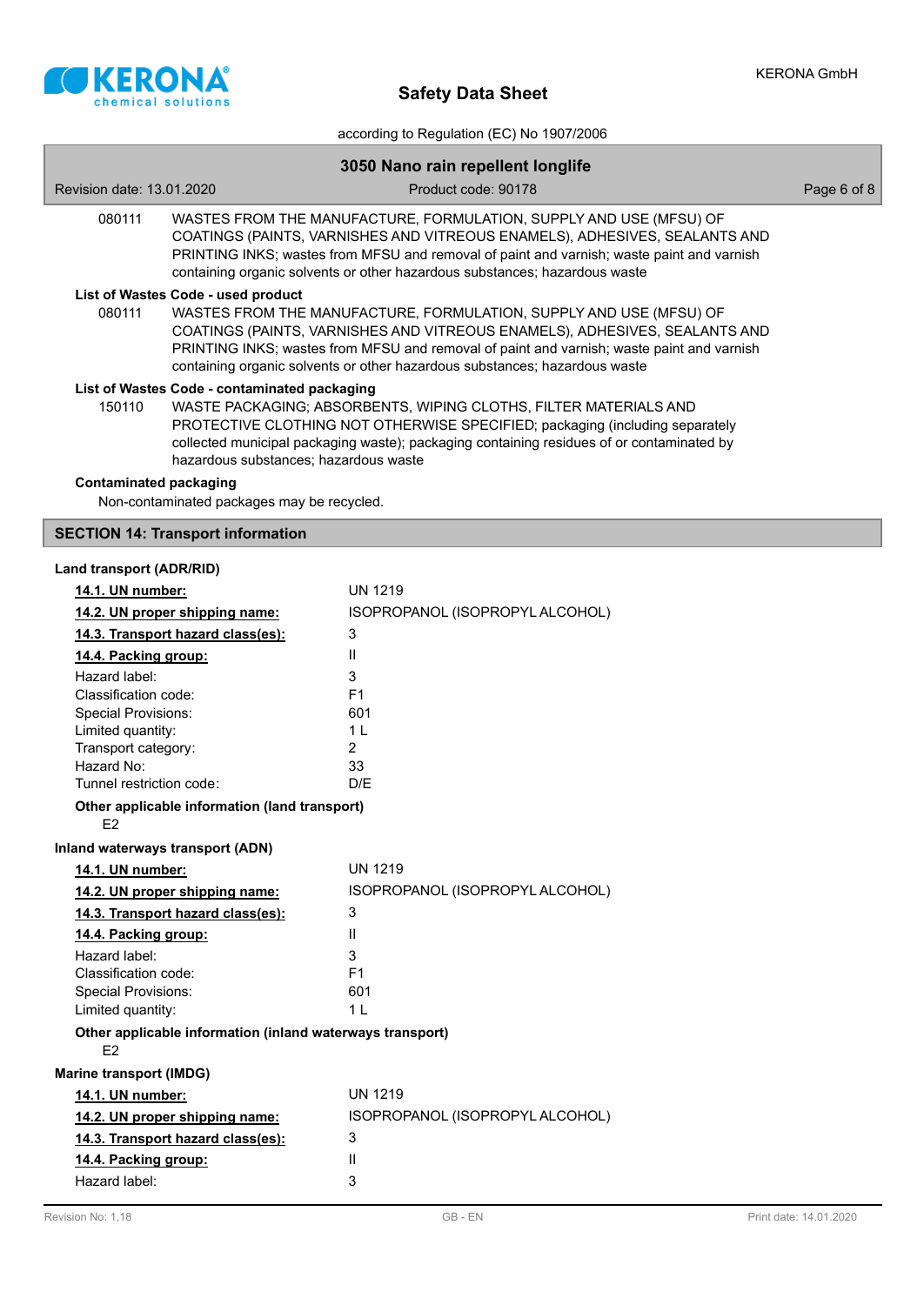

according to Regulation (EC) No 1907/2006

| 3050 Nano rain repellent longlife                                                                          |                                 |            |  |  |  |
|------------------------------------------------------------------------------------------------------------|---------------------------------|------------|--|--|--|
| Product code: 90178<br>Revision date: 13.01.2020<br>Page 7 of 8                                            |                                 |            |  |  |  |
| <b>Special Provisions:</b><br>Limited quantity:<br>EmS:<br>Other applicable information (marine transport) | 1 <sub>L</sub><br>$F-E$ , S-D   |            |  |  |  |
| E2                                                                                                         |                                 |            |  |  |  |
| Air transport (ICAO-TI/IATA-DGR)                                                                           |                                 |            |  |  |  |
| 14.1. UN number:                                                                                           | <b>UN 1219</b>                  |            |  |  |  |
| 14.2. UN proper shipping name:                                                                             | ISOPROPANOL (ISOPROPYL ALCOHOL) |            |  |  |  |
| 14.3. Transport hazard class(es):                                                                          | 3                               |            |  |  |  |
| 14.4. Packing group:                                                                                       | $\mathbf{H}$                    |            |  |  |  |
| Hazard label:                                                                                              | 3                               |            |  |  |  |
| <b>Special Provisions:</b>                                                                                 | A180                            |            |  |  |  |
| Limited quantity Passenger:                                                                                | 1 <sub>L</sub>                  |            |  |  |  |
| IATA-packing instructions - Passenger:                                                                     |                                 | 353<br>5 L |  |  |  |
| IATA-max. quantity - Passenger:<br>IATA-packing instructions - Cargo:                                      |                                 | 364        |  |  |  |
| IATA-max. quantity - Cargo:                                                                                |                                 | 60L        |  |  |  |
| Other applicable information (air transport)<br>F <sub>2</sub>                                             |                                 |            |  |  |  |
| Passenger-LQ: Y341                                                                                         |                                 |            |  |  |  |
| 14.5. Environmental hazards                                                                                |                                 |            |  |  |  |
| <b>ENVIRONMENTALLY HAZARDOUS:</b>                                                                          | yes                             |            |  |  |  |
| 14.7. Transport in bulk according to Annex II of Marpol and the IBC Code                                   |                                 |            |  |  |  |
| not applicable                                                                                             |                                 |            |  |  |  |
| <b>SECTION 15: Regulatory information</b>                                                                  |                                 |            |  |  |  |
| 15.1. Safety, health and environmental regulations/legislation specific for the substance or mixture       |                                 |            |  |  |  |
| EU regulatory information                                                                                  |                                 |            |  |  |  |
| 2010/75/EU (VOC):                                                                                          | 99,7%; 787,6 g/l                |            |  |  |  |
| National regulatory information                                                                            |                                 |            |  |  |  |
|                                                                                                            |                                 |            |  |  |  |
| Water hazard class (D):                                                                                    | 1 - slightly hazardous to water |            |  |  |  |
| <b>SECTION 16: Other information</b>                                                                       |                                 |            |  |  |  |

**Classification for mixtures and used evaluation method according to Regulation (EC) No. 1272/2008 [CLP]**

| l Classification   | <b>Classification procedure</b> |  |
|--------------------|---------------------------------|--|
| Flam. Lig. 2; H225 | l On basis of test data         |  |
| Eye Irrit. 2: H319 | Calculation method              |  |
| STOT SE 3: H336    | Calculation method              |  |

### **Relevant H and EUH statements (number and full text)**

H225 Highly flammable liquid and vapour.

H319 Causes serious eye irritation.

H336 May cause drowsiness or dizziness.

### **Further Information**

The above information describes exclusively the safety requirements of the product and is based on our present-day knowledge. The information is intended to give you advice about the safe handling of the product named in this safety data sheet, for storage, processing, transport and disposal. The information cannot be transferred to other products. In the case of mixing the product with other products or in the case of